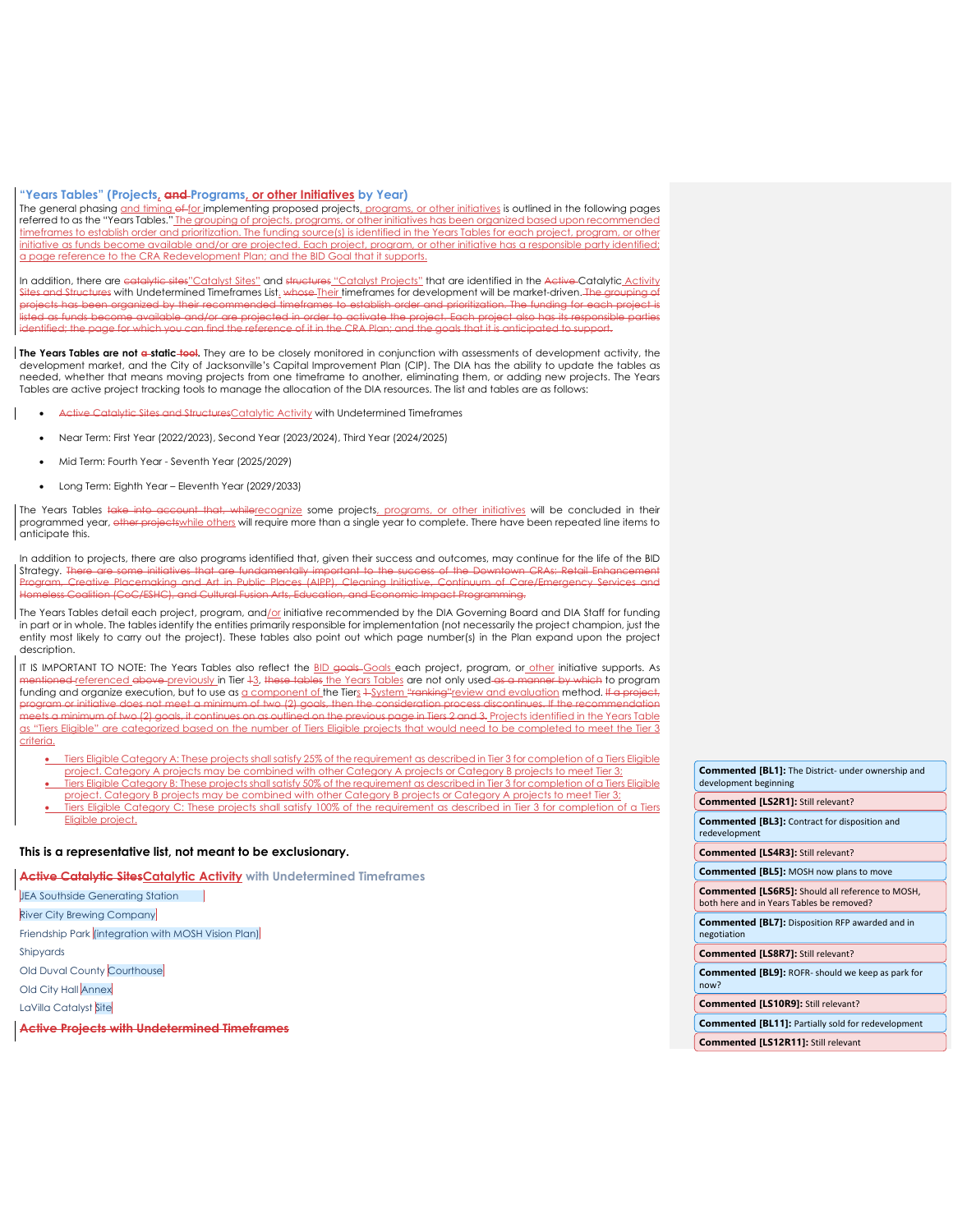Berkman Plaza II **Bostwick Building** Jacksonville Landing Laura Street Trio Southbank Riverwalk Western Link Extension Florida Theatre Office Space Ambassador Hotel Landmark Public Park on the St. Johns River Artists Live/Work Conversion Strategy Sax Seafood Site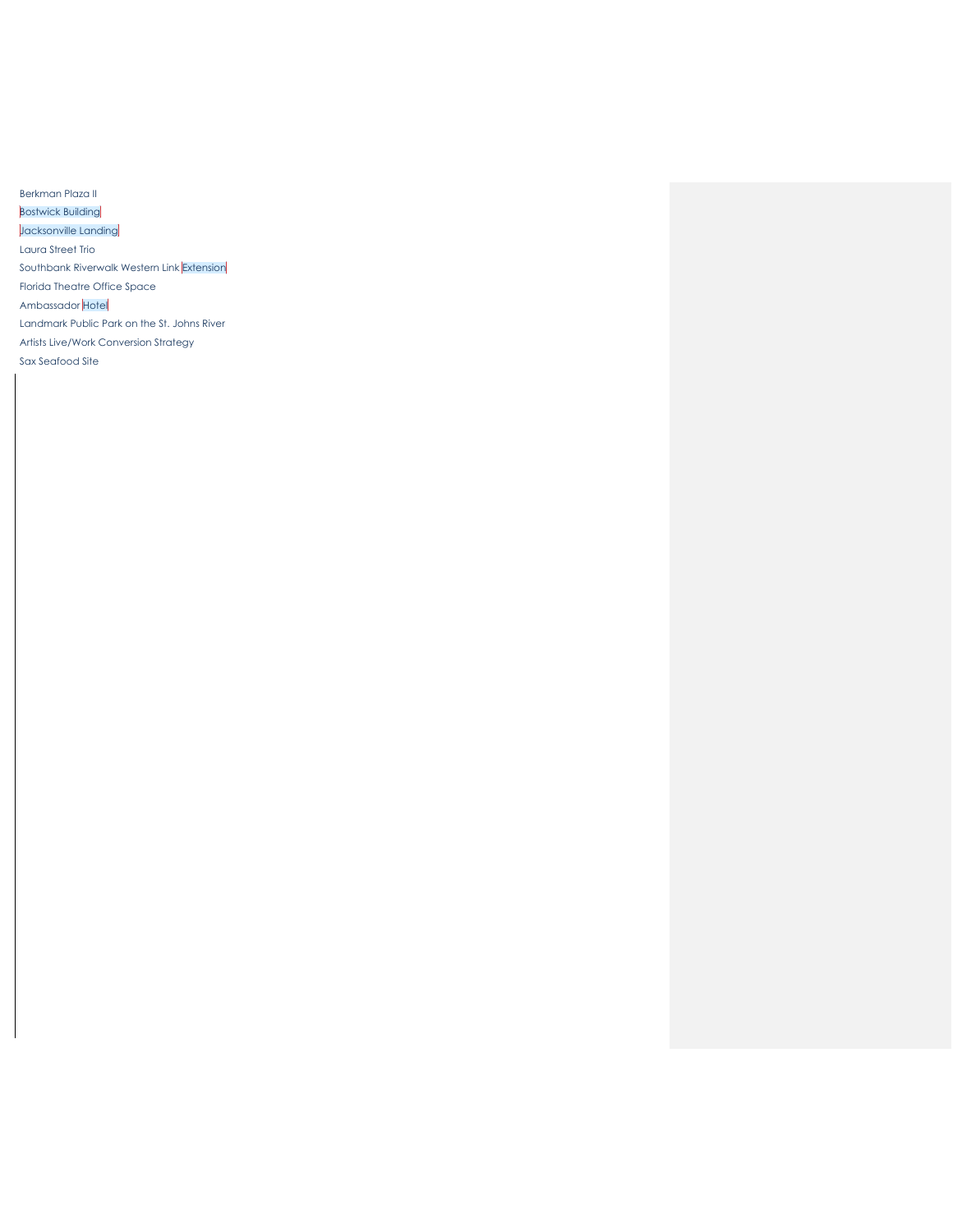#### **Near-Term: Year 1 (2022/2023)**

| <b>Project List Legend:</b>                                                     |                      |                           | Responsible Parties |                      |                                 |                                                             |                                               |                                                                                           | Goals Supported                         |                                                                        |                                                            |                              |                                                                                                                |                                                          |
|---------------------------------------------------------------------------------|----------------------|---------------------------|---------------------|----------------------|---------------------------------|-------------------------------------------------------------|-----------------------------------------------|-------------------------------------------------------------------------------------------|-----------------------------------------|------------------------------------------------------------------------|------------------------------------------------------------|------------------------------|----------------------------------------------------------------------------------------------------------------|----------------------------------------------------------|
| <b>Projects from prior years tables</b>                                         |                      |                           |                     |                      |                                 |                                                             |                                               |                                                                                           |                                         |                                                                        |                                                            |                              |                                                                                                                |                                                          |
| <b>Tiers Eligible: Category A</b>                                               |                      |                           |                     |                      |                                 |                                                             |                                               |                                                                                           | ৳                                       | 그.                                                                     |                                                            |                              |                                                                                                                |                                                          |
| <b>Tiers Eligible: Category B</b>                                               |                      |                           |                     |                      |                                 |                                                             |                                               |                                                                                           |                                         |                                                                        |                                                            | on the aesthetic             |                                                                                                                |                                                          |
| <b>Tiers Eligible: Category C</b>                                               |                      |                           |                     |                      |                                 | <b>GOAL ONE:</b> Increase commercial office<br>utilization. | rental and owner                              | <b>GOAL THREE:</b> Increase and diversify retail,<br>food and beverage, and entertainment | <b>GOAL FOUR:</b> Increase the vibrancy | <b>GOAL FIVE:</b> Improve the quality of life<br>Downtown Jacksonville | Downtown                                                   | River                        | <b>GOAL EIGHT:</b> Simplify and increase the<br>efficiency of the approval process for<br>downtown development |                                                          |
|                                                                                 |                      |                           |                     | Owner/Developer      |                                 |                                                             |                                               |                                                                                           |                                         |                                                                        |                                                            | Capitalize<br>9 St. John's R |                                                                                                                |                                                          |
|                                                                                 |                      |                           | Group               |                      |                                 |                                                             |                                               |                                                                                           |                                         |                                                                        |                                                            |                              |                                                                                                                |                                                          |
|                                                                                 |                      |                           |                     |                      | Downtown                        |                                                             |                                               |                                                                                           |                                         |                                                                        |                                                            |                              |                                                                                                                |                                                          |
|                                                                                 |                      |                           | takeholder          |                      | Jacksonville<br>Community       |                                                             |                                               |                                                                                           |                                         |                                                                        |                                                            |                              |                                                                                                                |                                                          |
| Project                                                                         | Governmental Agency  | <b>Business Community</b> |                     | Property             | Redevelopment<br>Plan Reference |                                                             | <b>GOAL TWO:</b> Increase<br>occupied housing |                                                                                           | Downtown                                |                                                                        | <b>GOAL SIX:</b> Improve the<br>walkability/bikeability of | GOAL SEVEN:<br>beauty of the |                                                                                                                |                                                          |
| Downtown Banners for Target Area (e.g.                                          |                      |                           |                     |                      |                                 |                                                             |                                               |                                                                                           |                                         |                                                                        |                                                            |                              |                                                                                                                |                                                          |
| Elbow, Spark District, holidays, festivals)<br><b>\$44,000)</b>                 | $\blacktriangledown$ | $\blacktriangledown$      |                     |                      | $VI-44$                         |                                                             |                                               |                                                                                           |                                         |                                                                        |                                                            |                              |                                                                                                                |                                                          |
| N/S Riverwalk Project Interactive APP                                           |                      |                           |                     |                      |                                 |                                                             |                                               |                                                                                           |                                         |                                                                        |                                                            |                              |                                                                                                                | Commented [BL21]: complete, need more                    |
| w/info, history, wildlife (\$98,350 Econ. Dev.<br>und) (\$74,350 Southbank TIF) | ✓                    | ✓                         |                     |                      | $VI-56$                         |                                                             |                                               |                                                                                           |                                         |                                                                        |                                                            |                              |                                                                                                                |                                                          |
| mproved Wayfarer Signage                                                        | $\blacktriangledown$ |                           |                     |                      | $VI-40$                         |                                                             |                                               |                                                                                           |                                         |                                                                        |                                                            |                              |                                                                                                                |                                                          |
| Downtown Cleaning Strategy                                                      | ✔                    |                           |                     |                      | VI-30/VII-22                    |                                                             |                                               |                                                                                           |                                         |                                                                        |                                                            |                              |                                                                                                                |                                                          |
| Downtown/Riverfront Design Standards                                            | $\blacktriangledown$ |                           |                     |                      | VI-30/VII-22                    |                                                             |                                               |                                                                                           |                                         |                                                                        |                                                            |                              |                                                                                                                | Commented [BL22]: overlay adopted; design standards in   |
| <mark>Reintroduce Two-Way</mark> Streets                                        | $\blacktriangledown$ |                           |                     |                      | $VI - 45,46$                    |                                                             |                                               |                                                                                           |                                         |                                                                        |                                                            |                              |                                                                                                                | this RFP                                                 |
| ocial Services Strategy                                                         | ✓                    | ✓                         | ✔                   |                      | VI-30/VII-22                    |                                                             |                                               |                                                                                           |                                         |                                                                        |                                                            |                              |                                                                                                                | <b>Commented [BL23]:</b> in desing for first two streets |
| logan Street Plaza                                                              | ✓                    |                           |                     | $\blacktriangledown$ | $VI-39$                         |                                                             |                                               |                                                                                           |                                         |                                                                        |                                                            |                              |                                                                                                                |                                                          |
| ighting Improvements                                                            |                      |                           |                     |                      | $VI-62$                         |                                                             |                                               |                                                                                           |                                         |                                                                        |                                                            |                              |                                                                                                                | <b>Commented [BL24]: partially complete</b>              |
| iverwalk Improved seating for<br>erformances (\$30,000)                         | ✓                    |                           |                     | $\checkmark$         |                                 |                                                             |                                               |                                                                                           |                                         |                                                                        |                                                            |                              |                                                                                                                |                                                          |
| Jessie B. Smith Pocket Park Art Cart                                            | ✓                    | $\checkmark$              | $\checkmark$        |                      |                                 |                                                             |                                               |                                                                                           |                                         |                                                                        |                                                            |                              |                                                                                                                |                                                          |
| Main St Pocket Park Reading room cart &<br>books                                | $\checkmark$         | $\checkmark$              | $\checkmark$        |                      |                                 |                                                             |                                               |                                                                                           |                                         |                                                                        |                                                            |                              |                                                                                                                |                                                          |
| Jessie B. Smith Pocket Park Programming<br>partners for art and music education | $\checkmark$         | $\checkmark$              | $\checkmark$        |                      |                                 |                                                             |                                               |                                                                                           |                                         |                                                                        |                                                            |                              |                                                                                                                |                                                          |
|                                                                                 | $\checkmark$         |                           |                     | $\checkmark$         |                                 |                                                             |                                               |                                                                                           |                                         |                                                                        |                                                            |                              |                                                                                                                |                                                          |
| Vater & Broad Lighting display (\$50,000)<br>Bay & Broad/Water & Broad Rotating |                      |                           |                     |                      |                                 |                                                             |                                               |                                                                                           |                                         |                                                                        |                                                            |                              |                                                                                                                |                                                          |
| sculpture exhibits                                                              | $\checkmark$         | $\checkmark$              | $\checkmark$        | $\checkmark$         |                                 |                                                             |                                               |                                                                                           |                                         |                                                                        |                                                            |                              |                                                                                                                |                                                          |
| New Neighborhood Park (C) - Dog park,<br>haded outdoor seating (58,200)         | $\checkmark$         |                           |                     | $\checkmark$         |                                 |                                                             |                                               |                                                                                           |                                         |                                                                        |                                                            |                              |                                                                                                                |                                                          |
| Lavilla mural (\$10,000)                                                        | ✓                    | $\checkmark$              | $\checkmark$        | $\checkmark$         |                                 |                                                             |                                               |                                                                                           |                                         |                                                                        |                                                            |                              |                                                                                                                |                                                          |
| Brooklyn mural (\$10,000)                                                       | $\checkmark$         | $\checkmark$              | $\checkmark$        | $\checkmark$         |                                 |                                                             |                                               |                                                                                           |                                         |                                                                        |                                                            |                              |                                                                                                                |                                                          |
| Southbank mural(\$10,000)                                                       | ✓                    | $\checkmark$              | $\checkmark$        | $\checkmark$         |                                 |                                                             |                                               |                                                                                           |                                         |                                                                        |                                                            |                              |                                                                                                                |                                                          |
| City Center mural(\$10,000)                                                     | $\checkmark$         | $\checkmark$              | $\checkmark$        | $\checkmark$         |                                 |                                                             |                                               |                                                                                           |                                         |                                                                        |                                                            |                              |                                                                                                                |                                                          |
| DowntownJax recycling bins - branded                                            | $\checkmark$         |                           |                     |                      |                                 |                                                             |                                               |                                                                                           |                                         |                                                                        |                                                            |                              |                                                                                                                |                                                          |
|                                                                                 |                      |                           |                     |                      |                                 |                                                             |                                               |                                                                                           |                                         |                                                                        |                                                            |                              |                                                                                                                |                                                          |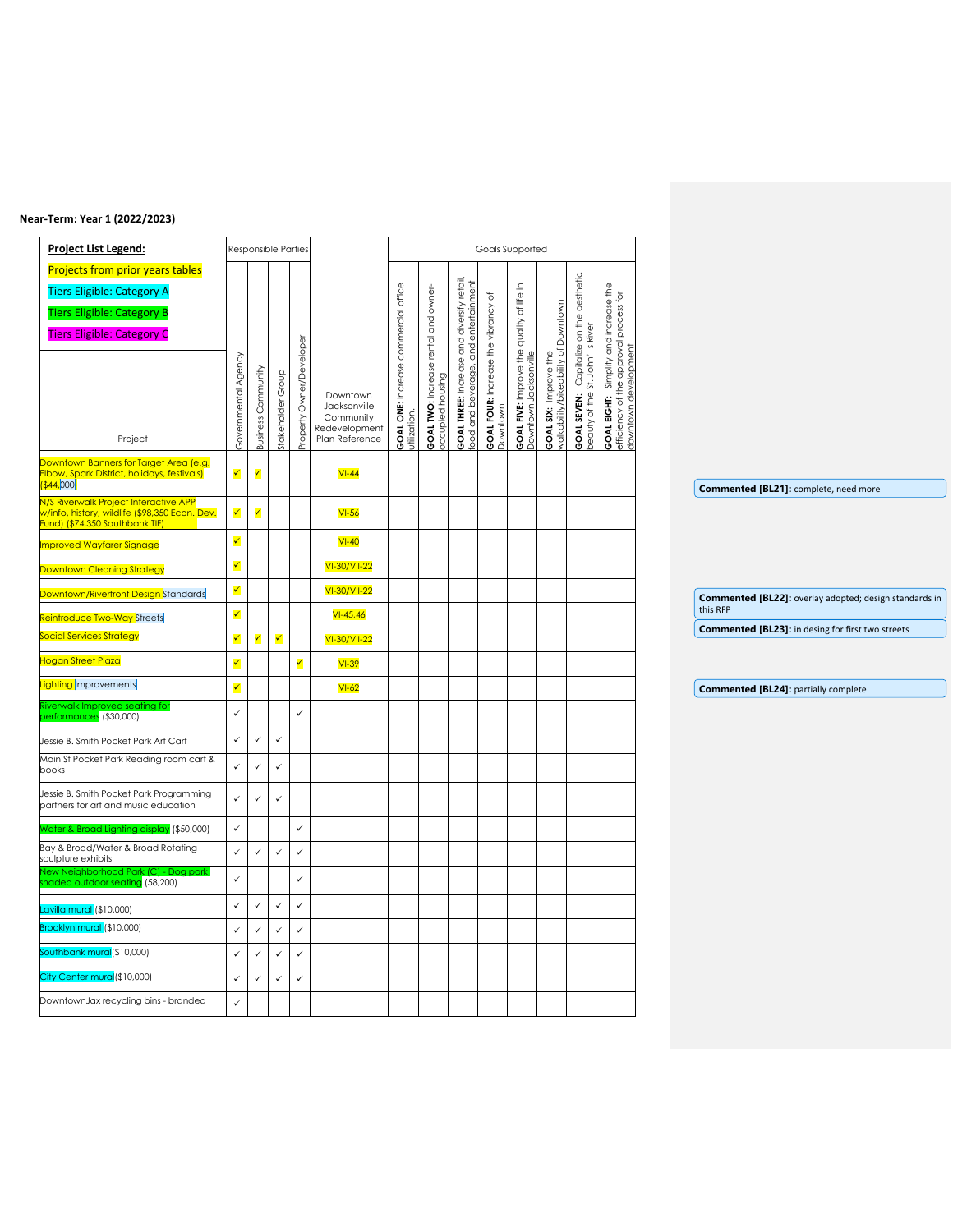#### **Near-Term: Year 2 (2023/2024)**

| Project List Legend:                                                                                                                                   |                      |                    | <b>Responsible Parties</b> |                         |                                                                          |                                                             |                                                         |                                                                        |                                                     | Goals Supported                                                        |                                                              |                                                  |                                                                               |
|--------------------------------------------------------------------------------------------------------------------------------------------------------|----------------------|--------------------|----------------------------|-------------------------|--------------------------------------------------------------------------|-------------------------------------------------------------|---------------------------------------------------------|------------------------------------------------------------------------|-----------------------------------------------------|------------------------------------------------------------------------|--------------------------------------------------------------|--------------------------------------------------|-------------------------------------------------------------------------------|
| <b>Projects from prior years tables</b><br><b>Tiers Eligible: Category A</b><br><b>Tiers Eligible: Category B</b><br><b>Tiers Eligible: Category C</b> |                      |                    |                            |                         |                                                                          |                                                             |                                                         | and entertainment                                                      | ৳                                                   | Ξ.                                                                     |                                                              | Capitalize on the aesthetic                      | Simplify and increase the                                                     |
| Project                                                                                                                                                | Governmental Agency  | Business Community | Stakeholder Group          | roperty Owner/Developer | Downtown<br>Jacksonville<br>Community<br>Redevelopment<br>Plan Reference | <b>GOAL ONE:</b> Increase commercial office<br>utilization. | GOAL TWO: Increase rental and owner-<br>perizud housing | <b>GOAL THREE:</b> Increase and diversify retail<br>food and beverage, | <b>GOAL FOUR:</b> Increase the vibrancy<br>Downtown | <b>GOAL FIVE:</b> Improve the quality of life<br>Downtown Jacksonville | walkability/bikeability of Downtown<br>GOAL SIX: Improve the | St. John's River<br>beauty of the<br>GOAL SEVEN: | efficiency of the approval process for<br>downtown development<br>GOAL EIGHT: |
| <b>Snyder Memorial Church Reuse</b>                                                                                                                    | ✓                    |                    | $\overline{\checkmark}$    |                         | $VI-60$                                                                  |                                                             |                                                         |                                                                        |                                                     |                                                                        |                                                              |                                                  |                                                                               |
| Social Services Initiative                                                                                                                             | ✓                    | ✓                  | $\checkmark$               |                         | VI-30/VII-22                                                             |                                                             |                                                         |                                                                        |                                                     |                                                                        |                                                              |                                                  |                                                                               |
| <b>Creative Placemaking and Public Art</b>                                                                                                             | ✓                    | ✓                  | $\overline{\checkmark}$    | ✓                       | VI-30/VII-22                                                             |                                                             |                                                         |                                                                        |                                                     |                                                                        |                                                              |                                                  |                                                                               |
| Park Once (parking) Promotion                                                                                                                          | ✓                    | ✓                  |                            |                         | $VI-51$                                                                  |                                                             |                                                         |                                                                        |                                                     |                                                                        |                                                              |                                                  |                                                                               |
| <b>Culture, Arts, Education and Economic</b><br><b>Impact Programming</b>                                                                              | $\blacktriangledown$ |                    | ✓                          |                         | VI-30/VII-22                                                             |                                                             |                                                         |                                                                        |                                                     |                                                                        |                                                              |                                                  |                                                                               |
| <b>Downtown Cleaning Initiative</b>                                                                                                                    | ✓                    |                    |                            |                         | VI-30/VII-22                                                             |                                                             |                                                         |                                                                        |                                                     |                                                                        |                                                              |                                                  |                                                                               |
| Reintroduce Two-Way Streets                                                                                                                            | ✓                    |                    |                            |                         | $VI - 45,46$                                                             |                                                             |                                                         |                                                                        |                                                     |                                                                        |                                                              |                                                  |                                                                               |
| Jessie B. Smith Pocket Park Programming<br>partners for art and music education                                                                        | $\checkmark$         | ✓                  | $\checkmark$               |                         |                                                                          |                                                             |                                                         |                                                                        |                                                     |                                                                        |                                                              |                                                  |                                                                               |
| Bay & Broad/Water & Broad Rotating<br>sculpture exhibits                                                                                               | ✓                    | $\checkmark$       | $\checkmark$               | $\checkmark$            |                                                                          |                                                             |                                                         |                                                                        |                                                     |                                                                        |                                                              |                                                  |                                                                               |
| New Neighborhood Park (M) Dog run, multi-<br>purpose lawn, play area, shaded outdoor<br>seating (\$165,800)                                            | ✓                    |                    |                            | ✓                       |                                                                          |                                                             |                                                         |                                                                        |                                                     |                                                                        |                                                              |                                                  |                                                                               |
| Berkman Plaza Park - Formalize dog park<br>(\$11,700)                                                                                                  | $\checkmark$         |                    |                            | ✓                       |                                                                          |                                                             |                                                         |                                                                        |                                                     |                                                                        |                                                              |                                                  |                                                                               |
| New Special Use Park (J) - Multi-purpose<br>sports court (\$40,000)                                                                                    | $\checkmark$         |                    |                            | ✓                       |                                                                          |                                                             |                                                         |                                                                        |                                                     |                                                                        |                                                              |                                                  |                                                                               |
| Brookyln historic home museum renovation                                                                                                               | $\checkmark$         |                    | ✓                          | ✓                       |                                                                          |                                                             |                                                         |                                                                        |                                                     |                                                                        |                                                              |                                                  |                                                                               |
| Neon artwork (\$TBD)                                                                                                                                   | $\checkmark$         | ✓                  | $\checkmark$               | ✓                       |                                                                          |                                                             |                                                         |                                                                        |                                                     |                                                                        |                                                              |                                                  |                                                                               |
| Street pole banners                                                                                                                                    | ✓                    |                    |                            |                         |                                                                          |                                                             |                                                         |                                                                        |                                                     |                                                                        |                                                              |                                                  |                                                                               |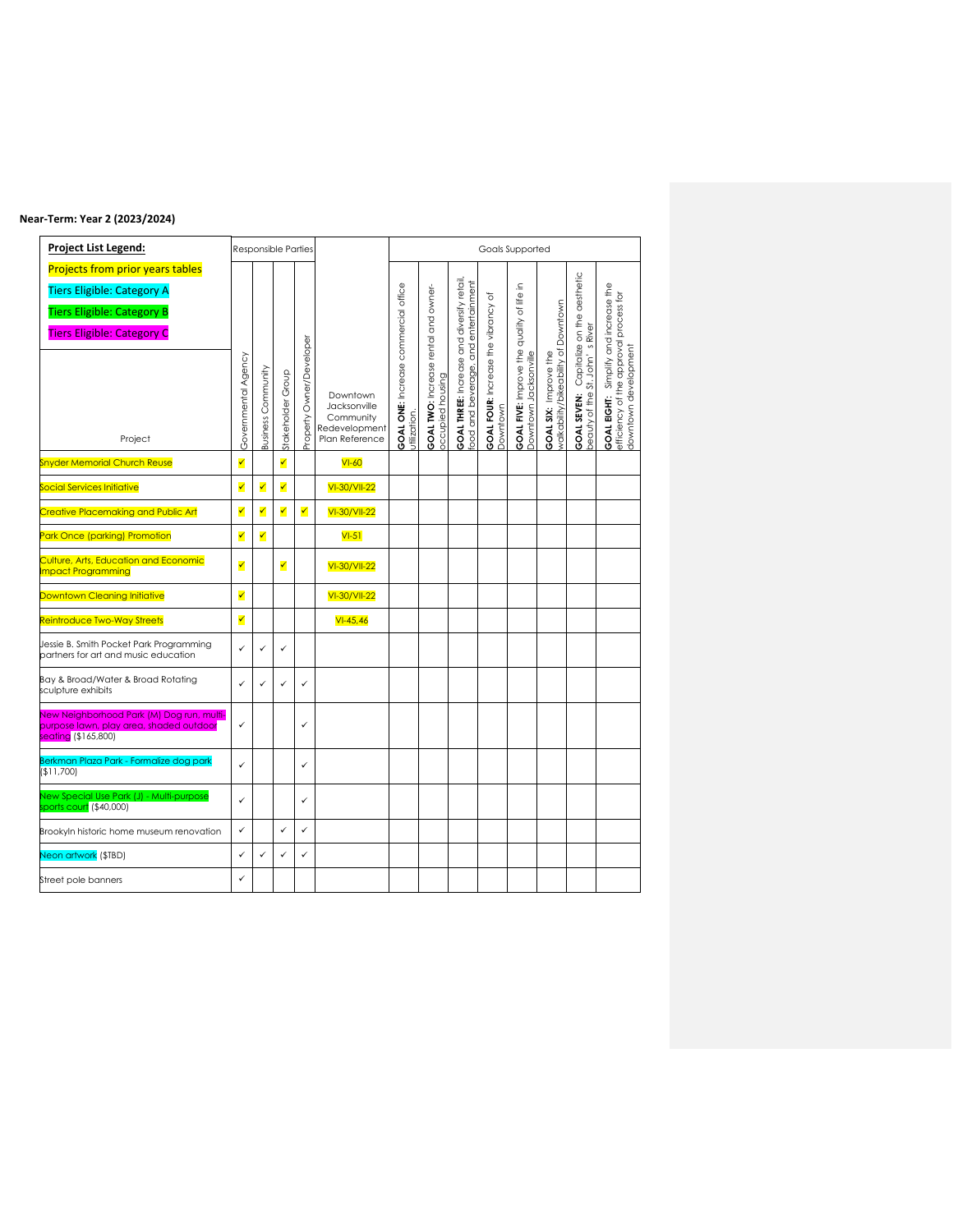#### **Near-Term: Year 3 (2024/2025)**

| Project List Legend:                                                                  |                      |                      | Responsible Parties  |                      |                                 |                                                      |                                                                 |                                                                                           |                                                     | Goals Supported                                                           |                                                                     |                                                 |                                                                                                                |  |                                                            |  |  |  |  |
|---------------------------------------------------------------------------------------|----------------------|----------------------|----------------------|----------------------|---------------------------------|------------------------------------------------------|-----------------------------------------------------------------|-------------------------------------------------------------------------------------------|-----------------------------------------------------|---------------------------------------------------------------------------|---------------------------------------------------------------------|-------------------------------------------------|----------------------------------------------------------------------------------------------------------------|--|------------------------------------------------------------|--|--|--|--|
| Projects from prior years tables                                                      |                      |                      |                      |                      |                                 |                                                      |                                                                 |                                                                                           |                                                     |                                                                           |                                                                     |                                                 |                                                                                                                |  |                                                            |  |  |  |  |
| <b>Tiers Eligible: Category A</b>                                                     |                      |                      |                      |                      |                                 |                                                      |                                                                 |                                                                                           | đ                                                   |                                                                           |                                                                     |                                                 |                                                                                                                |  |                                                            |  |  |  |  |
| <b>Tiers Eligible: Category B</b>                                                     |                      |                      |                      |                      |                                 |                                                      |                                                                 |                                                                                           |                                                     |                                                                           |                                                                     |                                                 |                                                                                                                |  |                                                            |  |  |  |  |
| <b>Tiers Eligible: Category C</b>                                                     |                      |                      |                      |                      |                                 |                                                      |                                                                 |                                                                                           |                                                     |                                                                           |                                                                     |                                                 |                                                                                                                |  |                                                            |  |  |  |  |
|                                                                                       |                      |                      |                      |                      |                                 |                                                      |                                                                 |                                                                                           |                                                     |                                                                           |                                                                     |                                                 |                                                                                                                |  |                                                            |  |  |  |  |
|                                                                                       | Governmental Agency  |                      |                      | Owner/Developer      |                                 | GOAL ONE: Increase commercial office<br>utilization. | <b>GOAL TWO:</b> Increase rental and owner-<br>occupied housing | <b>GOAL THREE:</b> Increase and diversify retail,<br>food and beverage, and entertainment | <b>GOAL FOUR:</b> Increase the vibrancy<br>Downtown | <b>GOAL FIVE:</b> Improve the quality of life in<br>Downtown Jacksonville | <b>GOAL SIX:</b> Improve the<br>walkability/bikeability of Downtown | Capitalize on the aesthetic<br>St. John's River | <b>GOAL EIGHT:</b> Simplify and increase the<br>efficiency of the approval process for<br>downtown development |  |                                                            |  |  |  |  |
|                                                                                       |                      |                      |                      |                      | Downtown                        |                                                      |                                                                 |                                                                                           |                                                     |                                                                           |                                                                     |                                                 |                                                                                                                |  |                                                            |  |  |  |  |
|                                                                                       |                      |                      |                      |                      | Jacksonville<br>Community       |                                                      |                                                                 |                                                                                           |                                                     |                                                                           |                                                                     |                                                 |                                                                                                                |  |                                                            |  |  |  |  |
| Project                                                                               |                      | Business Community   | Stakeholder Group    | Property             | Redevelopment<br>Plan Reference |                                                      |                                                                 |                                                                                           |                                                     |                                                                           |                                                                     | <b>GOAL SEVEN:</b><br>beauty of the S           |                                                                                                                |  |                                                            |  |  |  |  |
| <b>Jorthbank East-West Circulator</b>                                                 | $\blacktriangledown$ | $\blacktriangledown$ |                      |                      | $VI-52$                         |                                                      |                                                                 |                                                                                           |                                                     |                                                                           |                                                                     |                                                 |                                                                                                                |  |                                                            |  |  |  |  |
|                                                                                       |                      |                      |                      |                      |                                 |                                                      |                                                                 |                                                                                           |                                                     |                                                                           |                                                                     |                                                 |                                                                                                                |  |                                                            |  |  |  |  |
| Coordinate with MOSH to integrate their<br>Vision Plan Improvements & Friendship Park | $\blacktriangledown$ |                      |                      | $\blacktriangledown$ | <b>VII-29</b>                   |                                                      |                                                                 |                                                                                           |                                                     |                                                                           |                                                                     |                                                 |                                                                                                                |  |                                                            |  |  |  |  |
| nto the BID                                                                           |                      |                      |                      |                      |                                 |                                                      |                                                                 |                                                                                           |                                                     |                                                                           |                                                                     |                                                 |                                                                                                                |  | Commented [BL25]: did this, but they have changed<br>plans |  |  |  |  |
| Social Services Initiative                                                            | $\checkmark$         | ✔                    | ✔                    |                      | VI-30/VII-22                    |                                                      |                                                                 |                                                                                           |                                                     |                                                                           |                                                                     |                                                 |                                                                                                                |  |                                                            |  |  |  |  |
| Creative Placemaking and Public Art                                                   | $\blacktriangledown$ | $\blacktriangledown$ | $\blacktriangledown$ | $\blacktriangledown$ | VI-30/VII-22                    |                                                      |                                                                 |                                                                                           |                                                     |                                                                           |                                                                     |                                                 |                                                                                                                |  |                                                            |  |  |  |  |
| Downtown Free Wi-Fi                                                                   | ✔                    |                      |                      |                      | $VI-55$                         |                                                      |                                                                 |                                                                                           |                                                     |                                                                           |                                                                     |                                                 |                                                                                                                |  |                                                            |  |  |  |  |
| eintroduce Two-Way Streets                                                            | ✓                    |                      |                      |                      | $VI - 45,46$                    |                                                      |                                                                 |                                                                                           |                                                     |                                                                           |                                                                     |                                                 |                                                                                                                |  | Commented [BL26]: in design                                |  |  |  |  |
| Culture, Arts, Education and Economic<br>mpact Programming                            | $\blacktriangledown$ |                      | ✓                    |                      | VI-30/VII-22                    |                                                      |                                                                 |                                                                                           |                                                     |                                                                           |                                                                     |                                                 |                                                                                                                |  |                                                            |  |  |  |  |
| -12 in the Northbank CRAs<br>(Suggest Tiers Eligible)                                 | ✔                    | ✓                    | ✓                    | $\blacktriangledown$ | $VI-30$                         |                                                      |                                                                 |                                                                                           |                                                     |                                                                           |                                                                     |                                                 |                                                                                                                |  |                                                            |  |  |  |  |
| Downtown Cleaning Initiative                                                          |                      |                      |                      |                      |                                 |                                                      |                                                                 |                                                                                           |                                                     |                                                                           |                                                                     |                                                 |                                                                                                                |  |                                                            |  |  |  |  |
|                                                                                       | $\blacktriangledown$ |                      |                      |                      | VI-30/VII-22                    |                                                      |                                                                 |                                                                                           |                                                     |                                                                           |                                                                     |                                                 |                                                                                                                |  |                                                            |  |  |  |  |
| Jessie B. Smith Pocket Park Programming<br>partners for art and music education       | $\checkmark$         | $\checkmark$         | $\checkmark$         |                      |                                 |                                                      |                                                                 |                                                                                           |                                                     |                                                                           |                                                                     |                                                 |                                                                                                                |  |                                                            |  |  |  |  |
| Bay & Broad/Water & Broad Rotating<br>sculpture exhibits                              | $\checkmark$         | $\checkmark$         | $\checkmark$         | $\checkmark$         |                                 |                                                      |                                                                 |                                                                                           |                                                     |                                                                           |                                                                     |                                                 |                                                                                                                |  |                                                            |  |  |  |  |
| Myrtle Ave Kayak launch and<br>concessionaire (\$50,000)                              | $\checkmark$         |                      |                      | $\checkmark$         |                                 |                                                      |                                                                 |                                                                                           |                                                     |                                                                           |                                                                     |                                                 |                                                                                                                |  |                                                            |  |  |  |  |
| Ritz Pocket Park - Park piano (\$10,000)                                              | $\checkmark$         |                      | $\checkmark$         | $\checkmark$         |                                 |                                                      |                                                                 |                                                                                           |                                                     |                                                                           |                                                                     |                                                 |                                                                                                                |  |                                                            |  |  |  |  |
| River's Edge Central Park - Add a dog park,<br>multi-purpose sports court (\$23,100)  | $\checkmark$         |                      |                      | $\checkmark$         |                                 |                                                      |                                                                 |                                                                                           |                                                     |                                                                           |                                                                     |                                                 |                                                                                                                |  |                                                            |  |  |  |  |
| McCoy at Riverwalk Park - Add dog park<br>(\$23,100)                                  | $\checkmark$         |                      |                      | $\checkmark$         |                                 |                                                      |                                                                 |                                                                                           |                                                     |                                                                           |                                                                     |                                                 |                                                                                                                |  |                                                            |  |  |  |  |
| New Signature Park (F) - Dog park, multi-<br>purpose lawn, play area (\$1847,200)     | $\checkmark$         |                      |                      | $\checkmark$         |                                 |                                                      |                                                                 |                                                                                           |                                                     |                                                                           |                                                                     |                                                 |                                                                                                                |  |                                                            |  |  |  |  |
| .aVilla multicultural museum (\$TBD)                                                  | $\checkmark$         | $\checkmark$         | $\checkmark$         | $\checkmark$         |                                 |                                                      |                                                                 |                                                                                           |                                                     |                                                                           |                                                                     |                                                 |                                                                                                                |  |                                                            |  |  |  |  |
|                                                                                       |                      |                      |                      |                      |                                 |                                                      |                                                                 |                                                                                           |                                                     |                                                                           |                                                                     |                                                 |                                                                                                                |  |                                                            |  |  |  |  |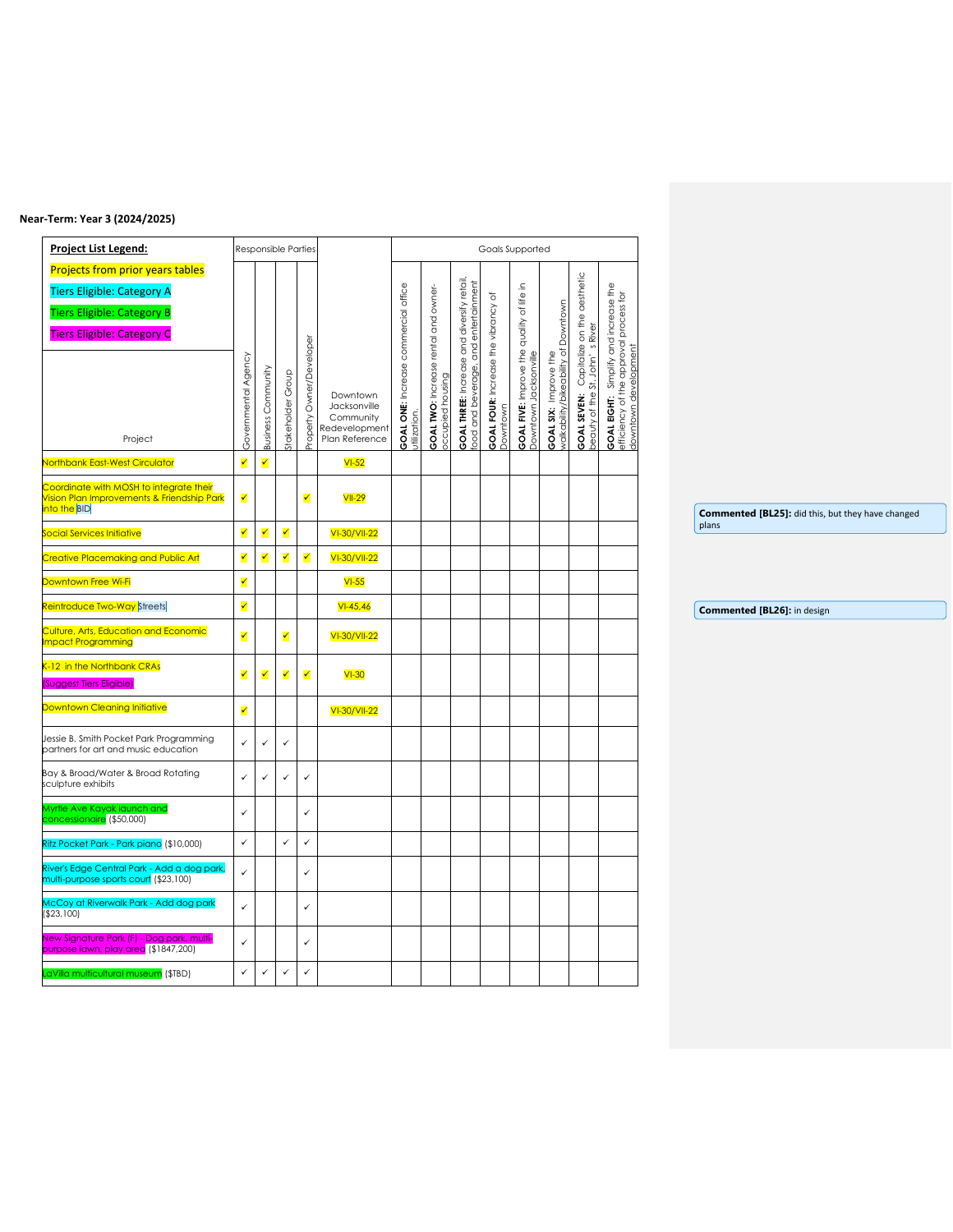## **Mid-Term: Years 4-7 (2025/2029)**

| <b>Project List Legend:</b>                                                                            |                         |                           |                         | Responsible Parties   |                                              |                                 |                                                                 |                                                                                          | Goals Supported              |                                                                        |                                                            |                                                 |                                                                                                         |  |                                                   |  |
|--------------------------------------------------------------------------------------------------------|-------------------------|---------------------------|-------------------------|-----------------------|----------------------------------------------|---------------------------------|-----------------------------------------------------------------|------------------------------------------------------------------------------------------|------------------------------|------------------------------------------------------------------------|------------------------------------------------------------|-------------------------------------------------|---------------------------------------------------------------------------------------------------------|--|---------------------------------------------------|--|
| <b>Projects from prior years tables</b>                                                                |                         |                           |                         |                       |                                              |                                 |                                                                 |                                                                                          |                              |                                                                        |                                                            |                                                 |                                                                                                         |  |                                                   |  |
| <b>Tiers Eligible: Category A</b>                                                                      |                         |                           |                         |                       |                                              | ONE: Increase commercial office | <b>GOAL TWO:</b> Increase rental and owner-<br>occupied housing | <b>GOAL THREE:</b> Increase and diversify retail<br>food and beverage, and entertainment | $\rm \breve{o}$              | $\mathrel{\mathop{\mathsf{=}}}$                                        |                                                            | Capitalize on the aesthetic<br>St. John's River | GOAL EIGHT: Simplify and increase the<br>efficiency of the approval process for<br>downtown development |  |                                                   |  |
| <b>Tiers Eligible: Category B</b>                                                                      |                         |                           |                         |                       |                                              |                                 |                                                                 |                                                                                          |                              |                                                                        | Downtown                                                   |                                                 |                                                                                                         |  |                                                   |  |
| <b>Tiers Eligible: Category C</b>                                                                      |                         |                           |                         |                       |                                              |                                 |                                                                 |                                                                                          |                              |                                                                        |                                                            |                                                 |                                                                                                         |  |                                                   |  |
|                                                                                                        |                         |                           |                         | Owner/Developer       |                                              |                                 |                                                                 |                                                                                          | FOUR: Increase the vibrancy  |                                                                        |                                                            |                                                 |                                                                                                         |  |                                                   |  |
|                                                                                                        |                         |                           |                         |                       | Downtown<br>Jacksonville                     |                                 |                                                                 |                                                                                          |                              |                                                                        |                                                            |                                                 |                                                                                                         |  |                                                   |  |
|                                                                                                        |                         |                           |                         |                       | Community<br>Redevelopment<br>Plan Reference |                                 |                                                                 |                                                                                          |                              |                                                                        |                                                            |                                                 |                                                                                                         |  |                                                   |  |
| Project                                                                                                | Governmental Agency     | <b>Business Community</b> | Stakeholder Group       | Property <sup>(</sup> |                                              | <b>GOAL ONE</b><br>utilization. |                                                                 |                                                                                          | <b>GOAL FOUR</b><br>Downtown | <b>GOAL FIVE:</b> Improve the quality of life<br>Downtown Jacksonville | <b>GOAL SIX:</b> Improve the<br>walkability/bikeability of | GOAL SEVEN:<br>beauty of the                    |                                                                                                         |  |                                                   |  |
| <b>Northbank East-West Circulator</b>                                                                  | $\blacktriangledown$    |                           |                         |                       | $VI-52$                                      |                                 |                                                                 |                                                                                          |                              |                                                                        |                                                            |                                                 |                                                                                                         |  |                                                   |  |
| <b>MOSH Vision Plan</b>                                                                                | $\checkmark$            |                           |                         | ✓                     | $VII-29$                                     |                                 |                                                                 |                                                                                          |                              |                                                                        |                                                            |                                                 |                                                                                                         |  |                                                   |  |
| Culture, Arts, Education and Economic<br><b>Impact Programming</b>                                     | $\checkmark$            |                           | $\blacktriangledown$    |                       | VI-30/VII-22                                 |                                 |                                                                 |                                                                                          |                              |                                                                        |                                                            |                                                 |                                                                                                         |  |                                                   |  |
| Social Services Initiative                                                                             | $\blacktriangledown$    | $\blacktriangledown$      | ✔                       |                       | VI-30/VII-22                                 |                                 |                                                                 |                                                                                          |                              |                                                                        |                                                            |                                                 |                                                                                                         |  |                                                   |  |
| <b>Creative Placemaking and Public Art</b>                                                             | $\blacktriangledown$    | $\blacktriangledown$      | $\overline{\checkmark}$ | ✓                     | VI-30/VII-22                                 |                                 |                                                                 |                                                                                          |                              |                                                                        |                                                            |                                                 |                                                                                                         |  |                                                   |  |
| St. Johns River & Tributary Access                                                                     | $\overline{\checkmark}$ |                           |                         |                       | VI-50/VII-28                                 |                                 |                                                                 |                                                                                          |                              |                                                                        |                                                            |                                                 |                                                                                                         |  | Commented [BL27]: multiple docks funded and in    |  |
| <b>Higher Education and Technology</b>                                                                 | $\blacktriangledown$    | $\blacktriangledown$      | $\blacktriangledown$    | $\blacktriangledown$  | VI-30/VII-22                                 |                                 |                                                                 |                                                                                          |                              |                                                                        |                                                            |                                                 |                                                                                                         |  | construction                                      |  |
| <b>Downtown Cleaning Initiative</b>                                                                    | $\overline{\mathbf{v}}$ |                           |                         |                       | VI-30/VII-22                                 |                                 |                                                                 |                                                                                          |                              |                                                                        |                                                            |                                                 |                                                                                                         |  |                                                   |  |
| Downtown Free Wi-Fi                                                                                    | ✔                       |                           |                         |                       | $VI-55$                                      |                                 |                                                                 |                                                                                          |                              |                                                                        |                                                            |                                                 |                                                                                                         |  |                                                   |  |
| <b>Bay Street</b> Improvements                                                                         | $\overline{\checkmark}$ |                           |                         |                       | $VI-42$                                      |                                 |                                                                 |                                                                                          |                              |                                                                        |                                                            |                                                 |                                                                                                         |  | <b>Commented [BL28]:</b>                          |  |
| <b>Pearl Street Improvements</b>                                                                       | $\blacktriangledown$    |                           |                         |                       | $VI-43$                                      |                                 |                                                                 |                                                                                          |                              |                                                                        |                                                            |                                                 |                                                                                                         |  | <b>Commented [BL29]: conflicts with JTA plans</b> |  |
| Jessie B. Smith Pocket Park Programming<br>partners for art and music education                        | $\checkmark$            | $\checkmark$              | $\checkmark$            |                       |                                              |                                 |                                                                 |                                                                                          |                              |                                                                        |                                                            |                                                 |                                                                                                         |  |                                                   |  |
| Bay & Broad/Water & Broad Rotating<br>sculpture exhibits                                               | $\checkmark$            | $\checkmark$              | $\checkmark$            | $\checkmark$          |                                              |                                 |                                                                 |                                                                                          |                              |                                                                        |                                                            |                                                 |                                                                                                         |  |                                                   |  |
| New Dog Run (E) - build w/Emerald Trail<br><b>Improvements</b>                                         | $\checkmark$            |                           |                         |                       |                                              |                                 |                                                                 |                                                                                          |                              |                                                                        |                                                            |                                                 |                                                                                                         |  |                                                   |  |
| J.S. Johnson Park - Add dog run                                                                        | $\checkmark$            |                           |                         |                       |                                              |                                 |                                                                 |                                                                                          |                              |                                                                        |                                                            |                                                 |                                                                                                         |  |                                                   |  |
| Southbank Riverwalk - Shaded outdoor<br>seating (\$27,000)                                             | $\checkmark$            |                           |                         | $\checkmark$          |                                              |                                 |                                                                 |                                                                                          |                              |                                                                        |                                                            |                                                 |                                                                                                         |  |                                                   |  |
| <b>New Neighborhood Park (G) - Multi-purpose</b><br>ports court, shaded outdoor seating<br>( \$58,000] | $\checkmark$            |                           |                         | $\checkmark$          |                                              |                                 |                                                                 |                                                                                          |                              |                                                                        |                                                            |                                                 |                                                                                                         |  |                                                   |  |
| Riverwalk Gateway Master Plan                                                                          | $\checkmark$            |                           |                         |                       |                                              |                                 |                                                                 |                                                                                          |                              |                                                                        |                                                            |                                                 |                                                                                                         |  |                                                   |  |
| Flagler Avenue Shared Street - Design &<br>Permitting, Implementation                                  | $\checkmark$            |                           |                         |                       |                                              |                                 |                                                                 |                                                                                          |                              |                                                                        |                                                            |                                                 |                                                                                                         |  |                                                   |  |
| Southbank riverwalk expansion                                                                          | $\checkmark$            |                           |                         | $\checkmark$          |                                              |                                 |                                                                 |                                                                                          |                              |                                                                        |                                                            |                                                 |                                                                                                         |  |                                                   |  |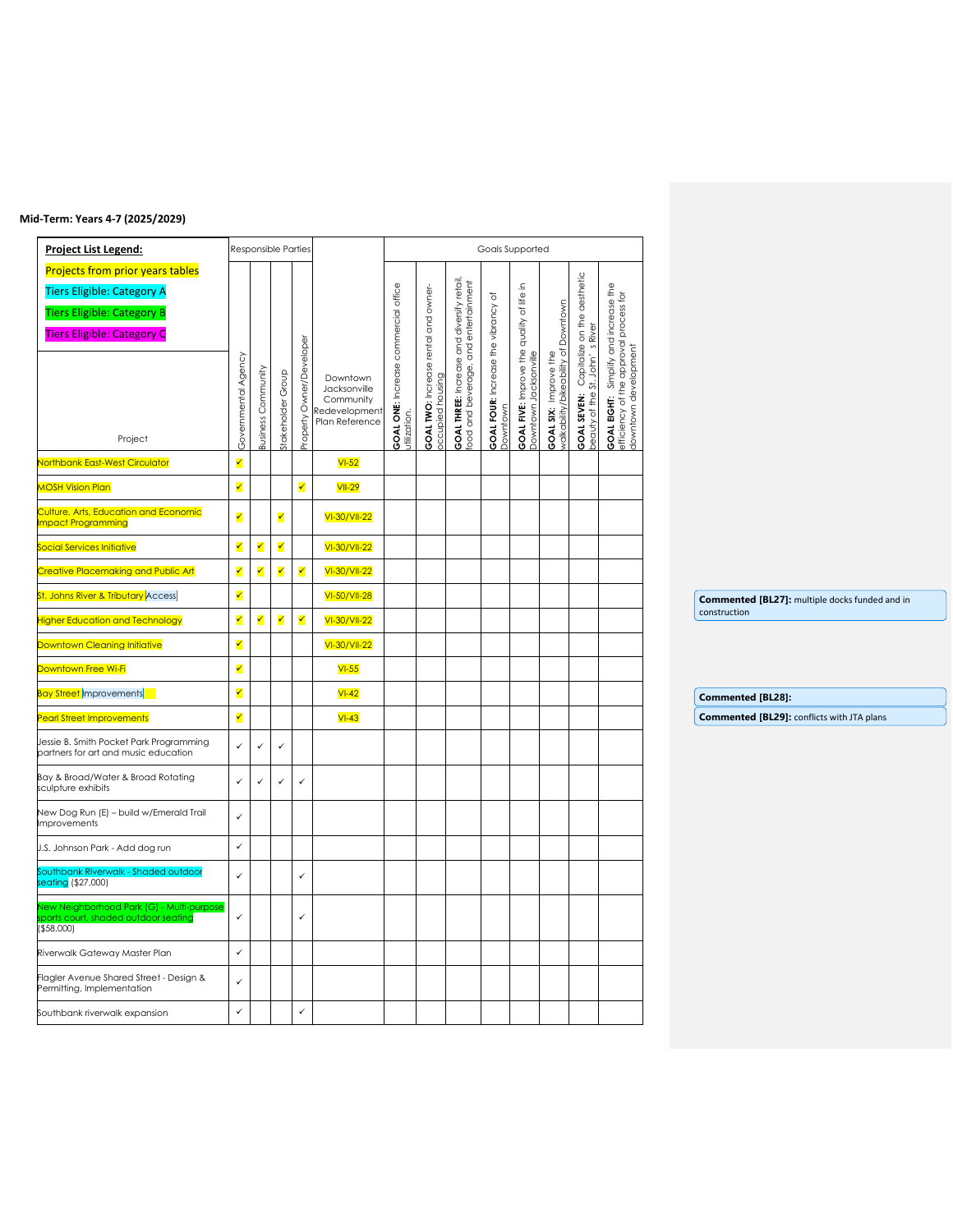## **Long-Term: Years 8-11 (2029/2033)**

| Project List Legend:                                                                                                                                              |                     | Responsible Parties |                      |                          |                                                                          |                                                             |                                                           |                                                                                              |                                                          | Goals Supported                                                        |                                                                                                  |                                                                                   |                                                                                                            |
|-------------------------------------------------------------------------------------------------------------------------------------------------------------------|---------------------|---------------------|----------------------|--------------------------|--------------------------------------------------------------------------|-------------------------------------------------------------|-----------------------------------------------------------|----------------------------------------------------------------------------------------------|----------------------------------------------------------|------------------------------------------------------------------------|--------------------------------------------------------------------------------------------------|-----------------------------------------------------------------------------------|------------------------------------------------------------------------------------------------------------|
| <b>Projects from prior years tables</b><br><b>Tiers Eligible: Category A</b><br><b>Tiers Eligible: Category B</b><br><b>Tiers Eligible: Category C</b><br>Project | Governmental Agency | Business Community  | Stakeholder Group    | Property Owner/Developer | Downtown<br>Jacksonville<br>Community<br>Redevelopment<br>Plan Reference | <b>GOAL ONE:</b> Increase commercial office<br>utilization. | GOAL TWO: Increase rental and owner-<br>procupied housing | <b>GOAL THREE:</b> Increase and diversify retail,<br>and entertainment<br>food and beverage, | đ<br><b>GOAL FOUR:</b> Increase the vibrancy<br>Downtown | ءِ.<br>GOAL FIVE: Improve the quality of life<br>Downtown Jacksonville | Improve the walkability/<br><b>GOAL SIX:</b> Improve the <sup>,</sup><br>bikeability of Downtown | Capitalize on the aesthetic<br>River<br>St. John'<br>beauty of the<br>GOAL SEVEN: | Simplify and increase the<br>efficiency of the approval process for<br>downtown development<br>GOAL EIGHT: |
| Geographical Connectivity of the Emerald<br><b>Jecklace with the River</b>                                                                                        | ✓                   |                     | $\blacktriangledown$ |                          | $VI-54$                                                                  |                                                             |                                                           |                                                                                              |                                                          |                                                                        |                                                                                                  |                                                                                   |                                                                                                            |
| Culture, Arts, Education and Economic<br>mpact Programming                                                                                                        | ✓                   |                     | ✔                    |                          | VI-30/VII-22                                                             |                                                             |                                                           |                                                                                              |                                                          |                                                                        |                                                                                                  |                                                                                   |                                                                                                            |
| <b>Creative Placemaking and Public Art</b>                                                                                                                        | ✓                   | ✓                   | ✓                    | ✔                        | VI-30/VII-22                                                             |                                                             |                                                           |                                                                                              |                                                          |                                                                        |                                                                                                  |                                                                                   |                                                                                                            |
| <b>Assemble Parcels/Land Acquisition for</b><br>Emerald Necklace                                                                                                  | ✓                   |                     | ✓                    |                          | $VI-54$                                                                  |                                                             |                                                           |                                                                                              |                                                          |                                                                        |                                                                                                  |                                                                                   |                                                                                                            |
| Social Services Initiative                                                                                                                                        | ✓                   | ✔                   | ✔                    |                          | VI-30/VII-22                                                             |                                                             |                                                           |                                                                                              |                                                          |                                                                        |                                                                                                  |                                                                                   |                                                                                                            |
| <b>Higher Education and Technology</b>                                                                                                                            | ✓                   | ✓                   | $\blacktriangledown$ | ✓                        | VI-30/VII-22                                                             |                                                             |                                                           |                                                                                              |                                                          |                                                                        |                                                                                                  |                                                                                   |                                                                                                            |
| Downtown Cleaning Initiative                                                                                                                                      | ✓                   |                     |                      |                          | VI-30/VII-22                                                             |                                                             |                                                           |                                                                                              |                                                          |                                                                        |                                                                                                  |                                                                                   |                                                                                                            |
| <mark>Downtown Free Wi-Fi</mark>                                                                                                                                  | ✓                   |                     |                      |                          | $VI-55$                                                                  |                                                             |                                                           |                                                                                              |                                                          |                                                                        |                                                                                                  |                                                                                   |                                                                                                            |
| Jessie B. Smith Pocket Park Programming<br>partners for art and music education                                                                                   | $\checkmark$        | ✓                   | ✓                    |                          |                                                                          |                                                             |                                                           |                                                                                              |                                                          |                                                                        |                                                                                                  |                                                                                   |                                                                                                            |
| Bay & Broad/Water & Broad Rotating<br>sculpture exhibits                                                                                                          | ✓                   | ✓                   | ✓                    | $\checkmark$             |                                                                          |                                                             |                                                           |                                                                                              |                                                          |                                                                        |                                                                                                  |                                                                                   |                                                                                                            |
| <b>New Dog Park (K)</b> (\$40,000)                                                                                                                                | ✓                   |                     |                      | $\checkmark$             |                                                                          |                                                             |                                                           |                                                                                              |                                                          |                                                                        |                                                                                                  |                                                                                   |                                                                                                            |
| Cross Southbank Connector - 3-Lane Study                                                                                                                          | ✓                   |                     |                      |                          |                                                                          |                                                             |                                                           |                                                                                              |                                                          |                                                                        |                                                                                                  |                                                                                   |                                                                                                            |
| New Signature Park (A) - IWF, Restrooms                                                                                                                           | ✓                   |                     |                      |                          |                                                                          |                                                             |                                                           |                                                                                              |                                                          |                                                                        |                                                                                                  |                                                                                   |                                                                                                            |
| New Signature Park (H) - Restroom, IWF,<br>multi-purpose lawn, play area                                                                                          | ✓                   |                     |                      |                          |                                                                          |                                                             |                                                           |                                                                                              |                                                          |                                                                        |                                                                                                  |                                                                                   |                                                                                                            |
| New Riverplace Ave. Neighborhood Park<br>(\$141,800)                                                                                                              | ✓                   |                     |                      | $\checkmark$             |                                                                          |                                                             |                                                           |                                                                                              |                                                          |                                                                        |                                                                                                  |                                                                                   |                                                                                                            |

**Commented [BL30]:** in process